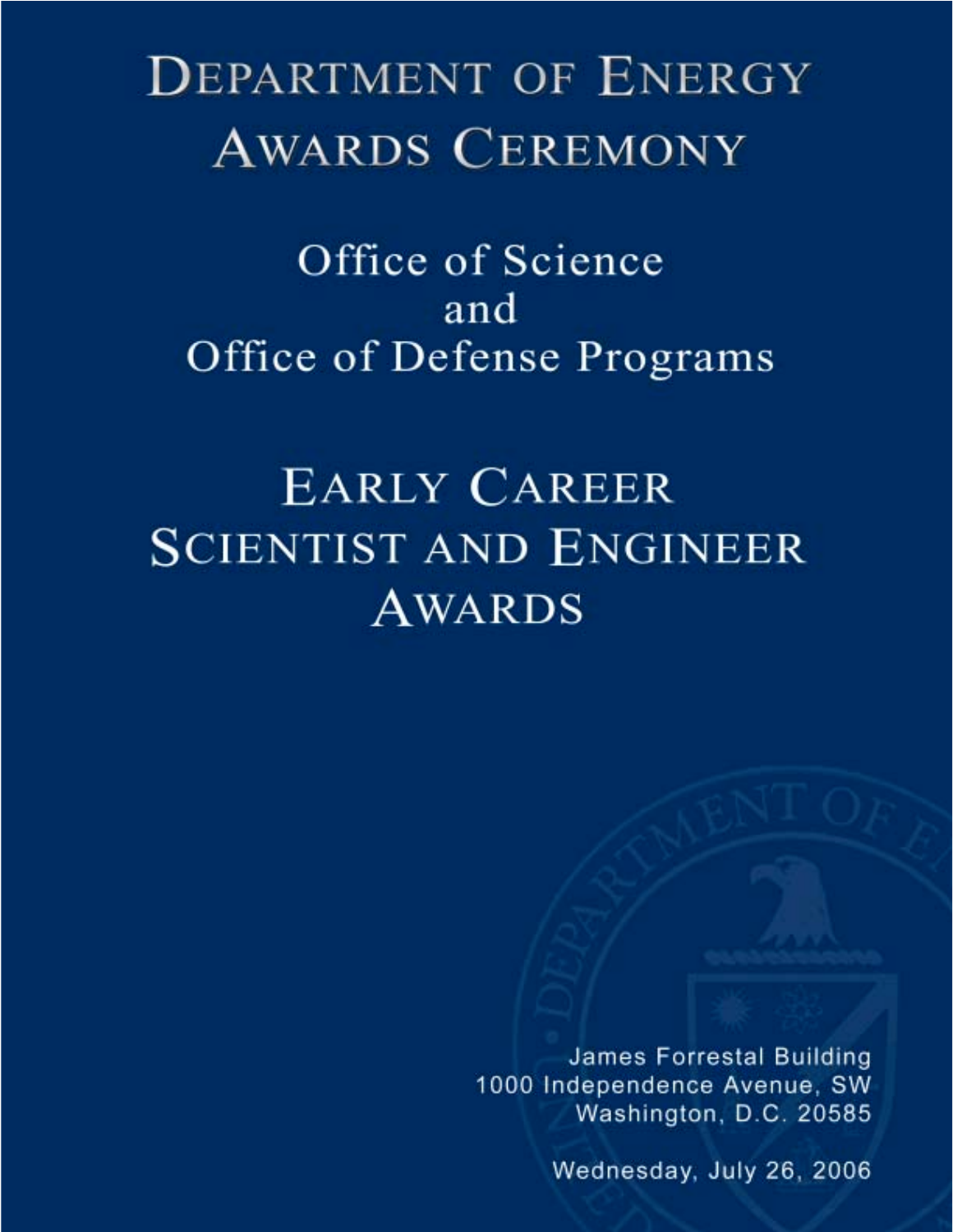

#### **The Secretary of Energy Washington, DC 20585**

#### **In Recognition and Appreciation**

The Department of Energy today is proud to salute seven exemplary investigators from the Department's National Laboratories and collaborating universities. Each of these investigators is the recipient of one of the special annual awards the Department's Office of Science and Office of Defense Programs sponsor: the Early Career Scientist and Engineer Awards.

Along with the Office of Science and the National Nuclear Security Administration's Office of Defense Programs, I want to take this opportunity to recognize the extraordinary scientific and technical achievements represented by the awardees' contributions. These Departmental awards reflect our belief that the representatives of the new generation of scientists and engineers honored by these awards are meeting demanding scientific and technical challenges with superior leadership, knowledge and insight.

The awards demonstrate the Department's enduring interest in creative scientific and technical talent. Each honoree has made a distinctive contribution both as an independent investigator and as a team member. Individually and collectively, they continue to be sources of invaluable technical direction and expertise in support of the Department's research and development and national security missions.

It is absolutely crucial to these Departmental missions that we continue to invest in and to nurture the development of the technical leaders of the future. It is equally important that the Department, on occasions such as this, recognizes its critical need for active and sustained partnerships with the Nation's scientific and technical communities.

I am pleased to offer my heartiest congratulations to this group of outstanding investigators on the occasion of their receipt of these Departmental awards.

Samuel W Bodman

*Samuel Wright Bodman*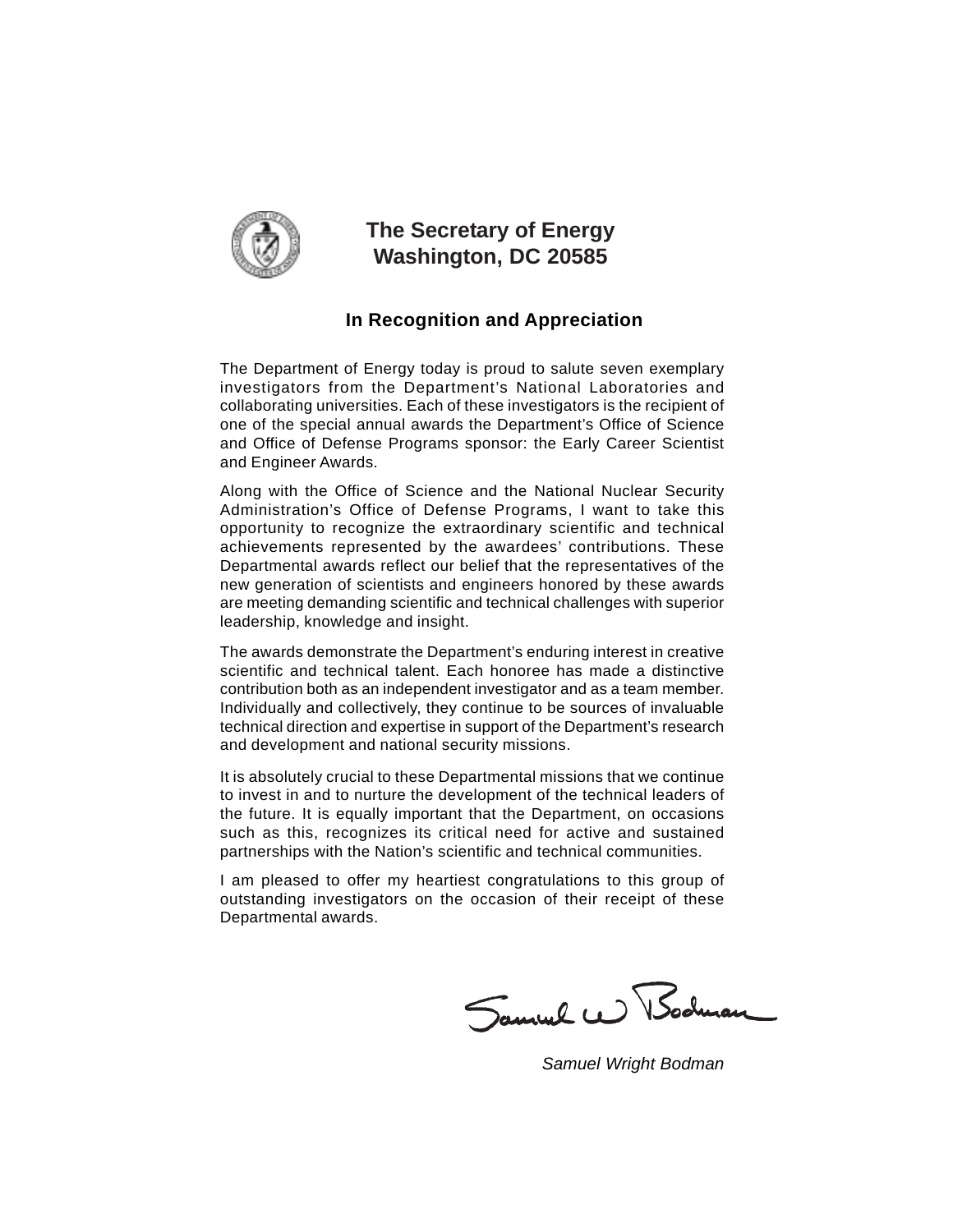#### **2005 AWARDEES**

**DR. DANIEL W. BARDAYAN** *OAK RIDGE NATIONAL LABORATORY*

**DR. TODD S. MUNSON** *ARGONNE NATIONAL LABORATORY*

**DR. WYNNE K. SCHIFFER** *BROOKHAVEN NATIONAL LABORATORY*

**DR. YANWEN ZHANG** *PACIFIC NORTHWEST NATIONAL LABORATORY*

> **DR. CHRISTOPHER J. ROY** *AUBURN UNIVERSITY*

**DR. WENDELIN JANE WRIGHT** *STANFORD UNIVERSITY*

#### **DR. MICHAEL A. ZINGALE**

*STATE UNIVERSITY OF NEW YORK AT STONY BROOK*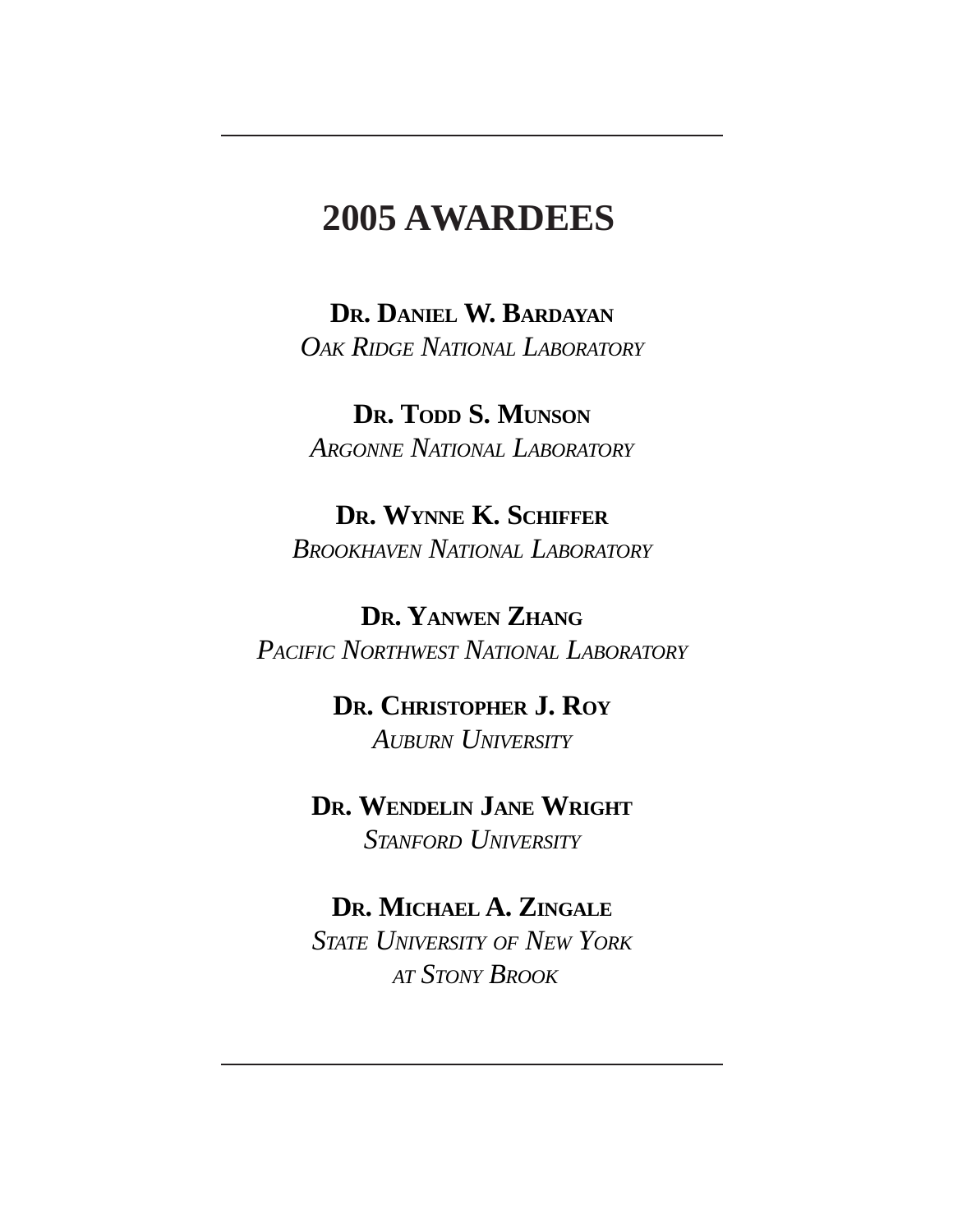

### DR. DANIEL W. BARDAYAN OAK RIDGE NATIONAL LABORATORY

*For his innovative precision nuclear spectroscopy measurements at the ORNL Holifield Radioactive Ion Beam Facility (HRIBF) clarifying the production of elements and radioisotopes in exploding stars. Dr. Bardayan supported promising young scientists at HBCUs (ORNL Days of Science), high achievers (Tennessee Governor's School), first-generation students (ORNL-UT Science and Energy Expo), graduate students in exotic beam physics (RIA (Rare Isotope Accelerator) Summer School), and students throughout the southeastern US (HRIBF facility tours).*

Dr. Dan Bardayan is a physicist in the experimental nuclear astrophysics group at Oak Ridge National Laboratory (ORNL). ORNL is home to the Holifield Radioactive Ion Beam Facility (HRIBF), where Dr. Bardayan measures reactions of astrophysical interest using accelerated radioactive beams. Dr. Bardayan's primary focus has been on studying nuclear reactions that influence the production of gamma-ray emitting radioisotopes in exploding

stars such as novae. The observation of gamma rays from these nuclei provides a window into the inner workings of the explosion.

Dr. Bardayan discovered an important quantum level in neon-18 that was thought to dominate the interaction rate of the unstable nucleus fluorine-17 with hydrogen in novae. Neon-18 had been studied for over 30 years using stable



beam techniques, but the important level was not discovered until an exotic beam became available at the HRIBF. To make this discovery, Dr. Bardayan developed the Silicon Detector Array which has become the workhorse of the nuclear astrophysics group. This result changed predictions of isotope production in novae (e.g., oxygen-17) by factors as large as 10000 and resulted in the first publication reporting work with a reaccelerated radioactive beam in North America.

Dr. Bardayan's most recent work has focused on studying thermonuclear reactions that destroy the radioisotope fluorine-18 in novae. Dr. Bardayan made precision measurements of the properties of an important quantum level in neon-19 that resolved a serious discrepancy in the literature. This, combined with subsequent measurements, led to important constraints on the sensitivity required for billion-dollar orbiting telescopes.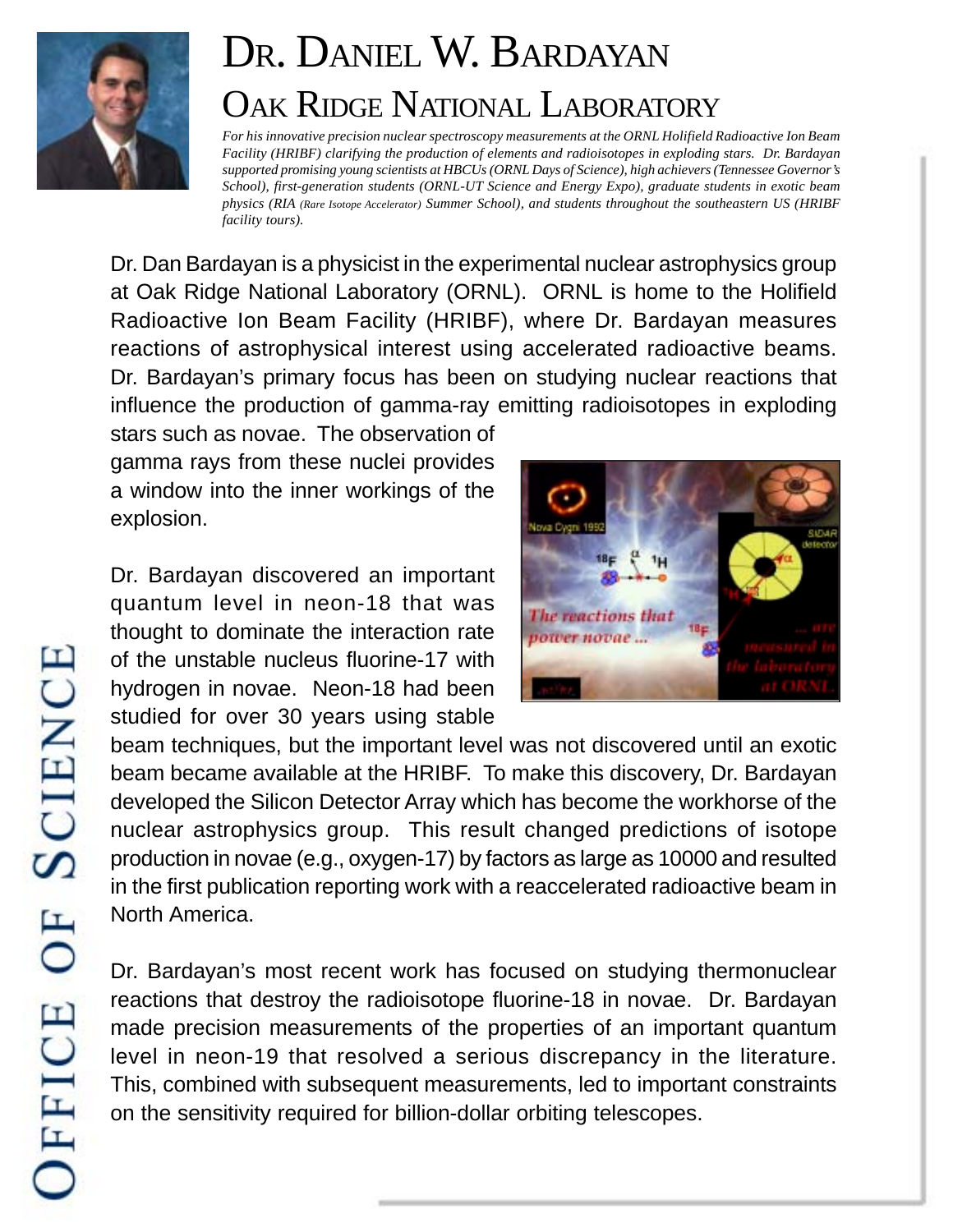## DR. TODD MUNSON ARGONNE NATIONAL LABORATORY

*Dr. Munson is a pioneer in the development of algorithms, software, and problems-solving environments for the solution of large-scale optimization problems. His major contributions range from the most widely used code for complementarity's problems, to the design and implantation of a novel interface for the seamless interaction of optimization modeling languages with remote solvers in a distributed network. Dr. Munson has worked with students in the DOE/NSF Faculty and Student Team (FaST) Program and in Argonne's Summer Student Program, and he served on the organizing committee for the University of Chicago-Argonne Institute on Computational Economics, gave tutorials on numerical optimization to the graduate student participants, and acted as a moderator and scientific judge for the Chicago Regional Middle School Science Bowl.*

Dr. Todd Munson is a computational scientist in the Mathematics and Computer Science Division at Argonne National Laboratory, where he has made

significant contributions in the areas of large-scale continuous optimization and nonlinear complementarity problems. His main focus is the development of robust, efficient numerical methods based on strong theoretical foundations for solving these problems.

> Dr. Munson is a lead developer of PATH, the most widely used code for solving complementarity problems; NEOS, the Network Enabled Optimization System, a collaborative project between Argonne National Laboratory and Northwestern University that provides access to

optimization packages through a variety of Internet interfaces; and TAO, the Toolkit for Advanced Optimization, an open source collection of parallel algorithms for solving large-scale nonlinear optimization problems. He also provides numerical methods for Mesquite, the Mesh Quality Improvement Toolkit, which implements r-adaptivity techniques for mesh-based simulations. Dr. Munson and collaborators were awarded the Beale-Orchard-Hays prize from the Mathematical Programming Society in 2003 for their work on NEOS.

Dr. Munson has mentored graduate and undergraduate students through the DOE/NSF Faculty and Student Team Program and Argonne's Summer Student Program; has served on the organizing committee for the Argonne-University of Chicago Institute on Computational Economics and has given tutorials on numerical optimization to the workshop participants; and has acted as a moderator and scientific judge for the Chicago Regional Middle School Science Bowl.

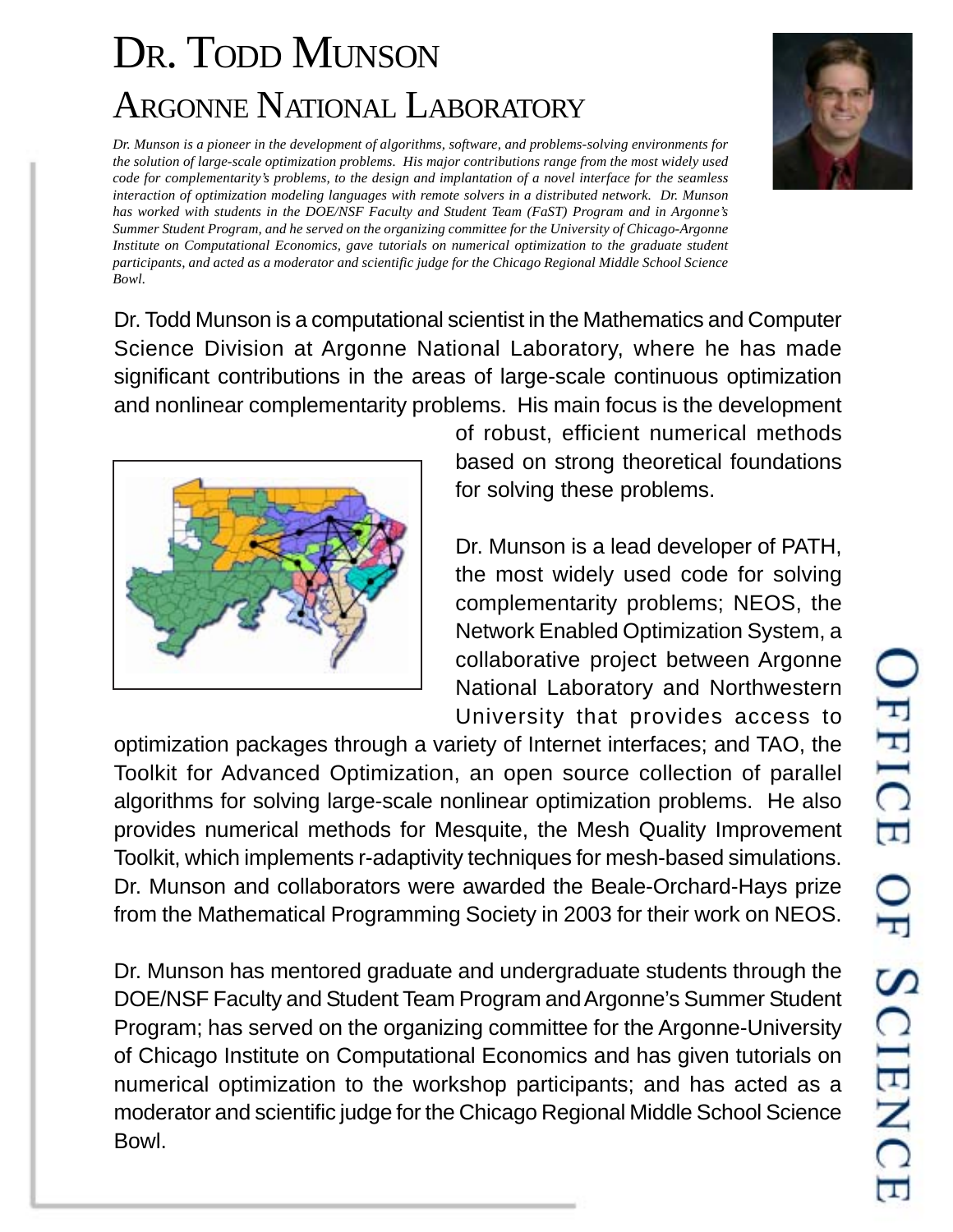

## DR. WYNNE K. SCHIFFER BROOKHAVEN NATIONAL LABORATORY

*For pioneering work in integrating neurobiology, chemistry, physics, and instrumentation which responds to an urgent need to translate multi-disciplinary discoveries and new knowledge into advances in human health. Her work focuses on educating the community about the important role of nuclear medicine in diagnosing and treating diseases such as mental illness and drug abuse. Dr. Schiffer has educated students, teachers, counselors, and administrators in over 30 local schools about brain imaging and drug abuse. She has presented to universities, rehabilitation groups (Alcoholic Anonymous, DARE (Drug Abuse Resistance Education), etc.), police departments, state governmental officials, hospitals and various community groups (places of worship, firehouses, recreational centers, etc.).*

Dr. Wynne Schiffer is a Neurobiologist in the Chemistry Department at Brookhaven National Laboratory (BNL). Together with physicists, chemists and engineers, Dr. Schiffer aids in the development and application of novel imaging technologies which can be used to provide insights into complex biological systems not attainable with current technologies. Her contributions to this new effort, both as an independent investigator and as a member of BNL's Translational Imaging Team, have led to several important discoveries.

Among these, Dr. Schiffer pioneered an effort to label nanoparticles with positron emitting isotopes, generating a new family of imaging probes for use with Positron Emission Tomography (PET). Dr. Schiffer leads a team of chemists, materials scientists, biologists and physicists in this ongoing multidisciplinary effort. Thus far, some exciting findings to come out of this project are that 2 nm nanoparticles go to different places in the body than 10 nm particles,



just by virtue of their size. Further, different concentrations of 10 nm particles also show unique patterns of accumulation in living systems.

Dr. Schiffer has also used advanced molecular imaging techniques to show that a common model of drug seeking, conditioned place preference (CPP), produces an identical pattern of brain activation in animals as that observed in human addicts expecting a psychostimulant. These studies were the first to take advantage of a new imaging technology that permits brain scans of behaving animals, much like brain scans occur in behaving humans.

Dr. Schiffer's work reflects the breadth of the world-class research supported by the DOE. Dr. Schiffer maintains that all of these discoveries were made possible because of the DOE's commitment to advanced imaging technologies and the application of these technologies to understanding the molecular bases of biological and medical problems.

After receiving a B.A. in Psychology from The Colorado College in 1996, Dr. Schiffer went on to receive an M.S. and a Ph.D. in Neurobiology and Behavior from Stony Brook University in 2002 and 2004, respectively. She conducted post-doctoral research at the National Institute of Health and at BNL before joining the DOE research staff in 2005. Presently, she is an Assistant Scientist in BNL's Center for Translational Neuroimaging.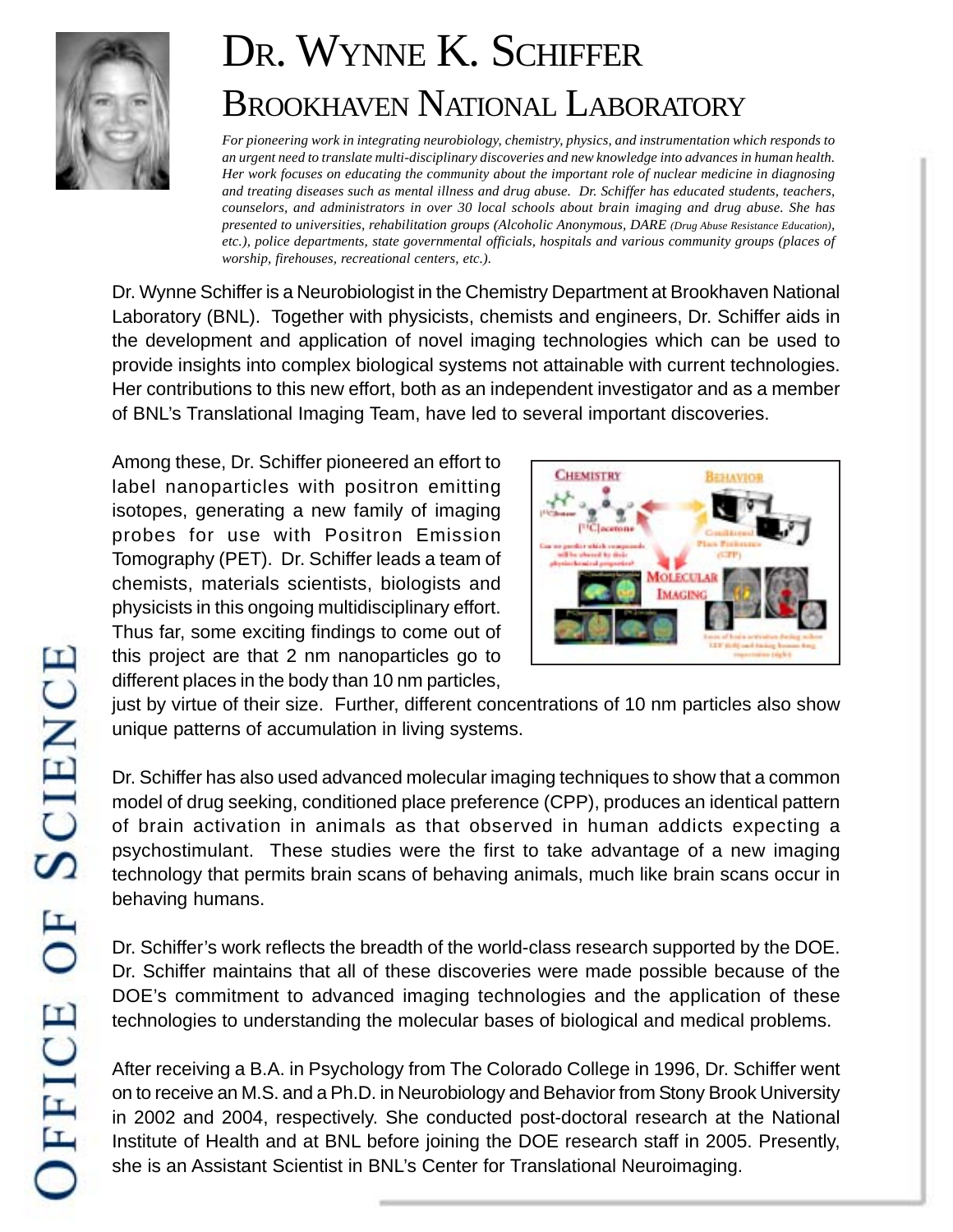## DR. YANWEN ZHANG PACIFIC NORTHWEST NATIONAL LABORATORY

*For internationally recognized, seminal contributions to the fields of ion-beam physics and ion-solid interactions in materials, especially development of a novel approach for measuring electronic stopping. Dr. Zhang has a personal commitment to mentoring students at the high school, undergraduate, graduate and postdoctoral levels, and she lectured within the Joint Institute with the University of Washington, provided Chinese translations to local middle schools, and judged local science fairs.*



Dr. Zhang's research covers a range of topics in materials science, and she has distinguished herself in the fields of ion-beam physics and ion-solid interactions, especially in the field of electronic stopping in solids. She developed a novel approach based on high-resolution time-of-flight spectrometry for accurately measuring electronic stopping over a wide range of energies and for

validating theoretical predictions in ceramics. This fundamental work is directly relevant to DOE missions related to advanced nuclear power, nuclear nonproliferation, national security, nuclear waste and energy-efficient electronic devices. Dr. Zhang's work also addresses defects and irradiation effects in ceramics. Her work on silicon carbide provided critical new understanding and models of defect configurations, damage accumulation and recovery processes. In her work on complex oxides, Dr. Zhang demonstrated the role of oxygen vacancy mobility on the critical temperature for amorphization in pyrochlore ceramics, provided quantitative determination of irradiation damage accumulation behavior in rare-earth titanates and silicates, and determined the kinetics of



electron-beam stimulated recrystallization processes in strontium titanate.

The broad range of Dr. Zhang's research has led to numerous national and international collaborations and has resulted in an extensive publication record. She is the author/co-author of more than 80 journal articles and many peer-reviewed conference papers. She is co-author on an invited book chapter and is currently serving as co-editor for a book on *Ion Beams in Nanoscience and Technology*. Dr. Zhang has given more than 30 presentations, including 8 invited seminars and presentations. She regularly serves as a reviewer for international journals.

Dr. Zhang also is involved in educational activities and community service. She routinely hosts visiting scientists at DOE's Environmental Molecular Sciences Laboratory ion-beam user facility, lectures on topics related to ion beam physics, mentors post doctoral fellows, graduate students, summer undergraduates and high school interns, serves on Ph.D. committees, assists local middle schools with Chinese translations, and serves as a judge for local Science Fairs.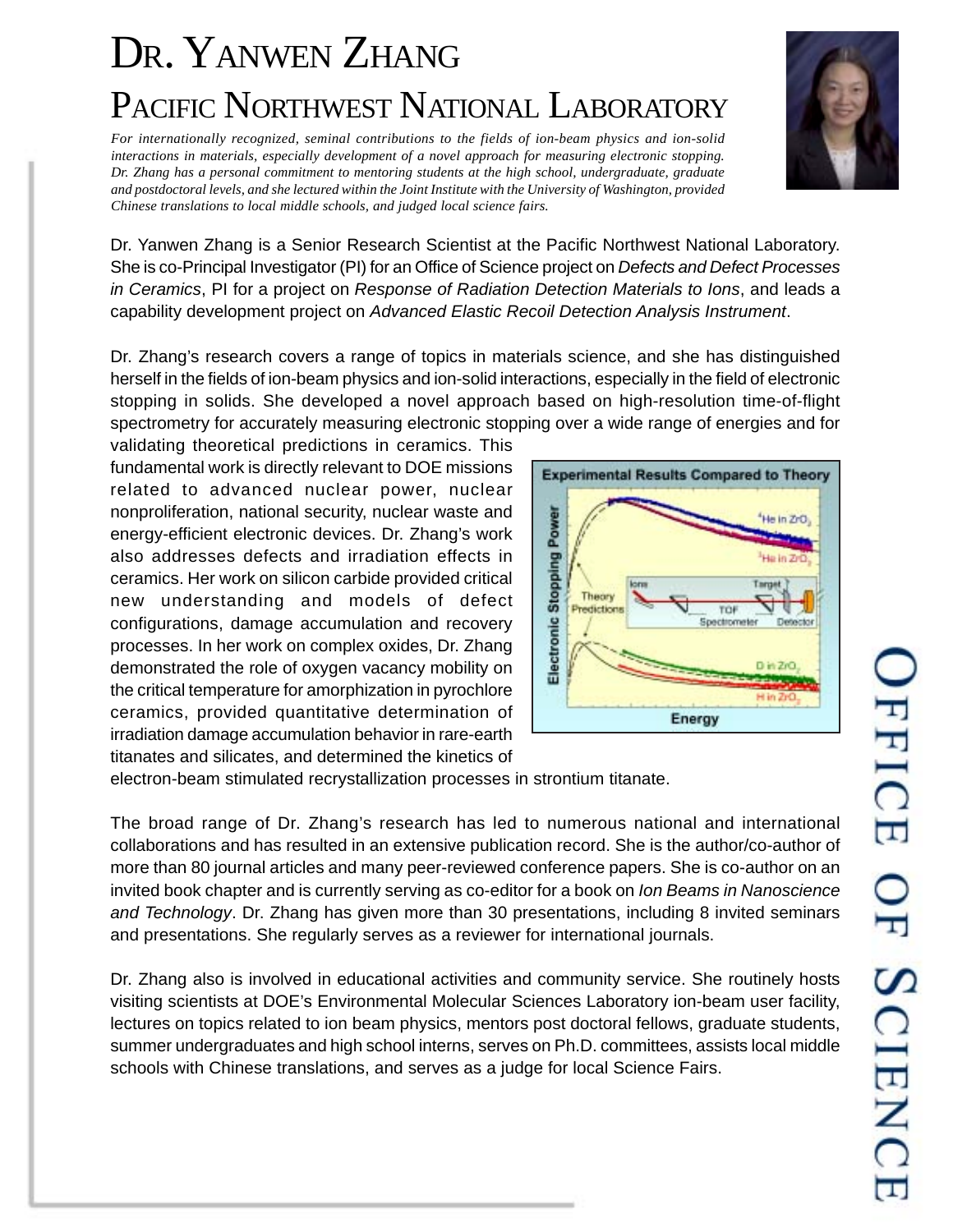

## DR. CHRISTOPHER J. ROY AUBURN UNIVERSITY

*For the development of verification and validation methodologies critical to improving accuracy and building confidence in computational science and engineering simulations, for the development of unsteady hybrid turbulence models and fluid dynamics simulations, and for providing high quality educational opportunities for the next generation of American scientists and engineers.*

Dr. Chris Roy received his Ph.D. in aerospace engineering from North Carolina State University in 1998 and is currently an Assistant Professor of Aerospace Engineering at Auburn University. Sandia National Laboratories nominated Professor Roy for his contributions in verification (mathematical accuracy) and validation (physical accuracy) of engineering computer simulations. He is a nationally recognized expert in the areas of verification and validation and his research in these areas has had a positive impact on ensuring the safety and reliability of the United States nuclear weapons stockpile.



Professor Roy's verification work is focused primarily in the area of estimating the grid-related numerical errors that exist in all engineering simulations. His validation work addresses the modeling and simulation of fluid turbulence, which impacts a wide range of aerospace systems. His work involving advanced turbulence modeling approaches for complex aerodynamic flows is relevant to flight systems that are of interest to the Office of Defense Programs, other national security programs, and the energy sector.

Professor Roy has also helped to strengthen U.S. leadership in science and technology through his

leadership in engineering education and professional service. His commitment to educating the next generation of American scientists and engineers is evidenced through the multiple awards he has received in recognition of his teaching while at Auburn University. These awards include the Student Government Association Outstanding Faculty Award (April 2005), the Fred H. Pumphrey Teaching Award (March 2005), and the Outstanding Faculty Member Award in the Department of Aerospace Engineering (March 2005). Dr. Roy also is a co-instructor for the two-day professional short course Verification and Validation in Computational Simulation which has been taught numerous times through the American Institute of Aeronautics and Astronautics.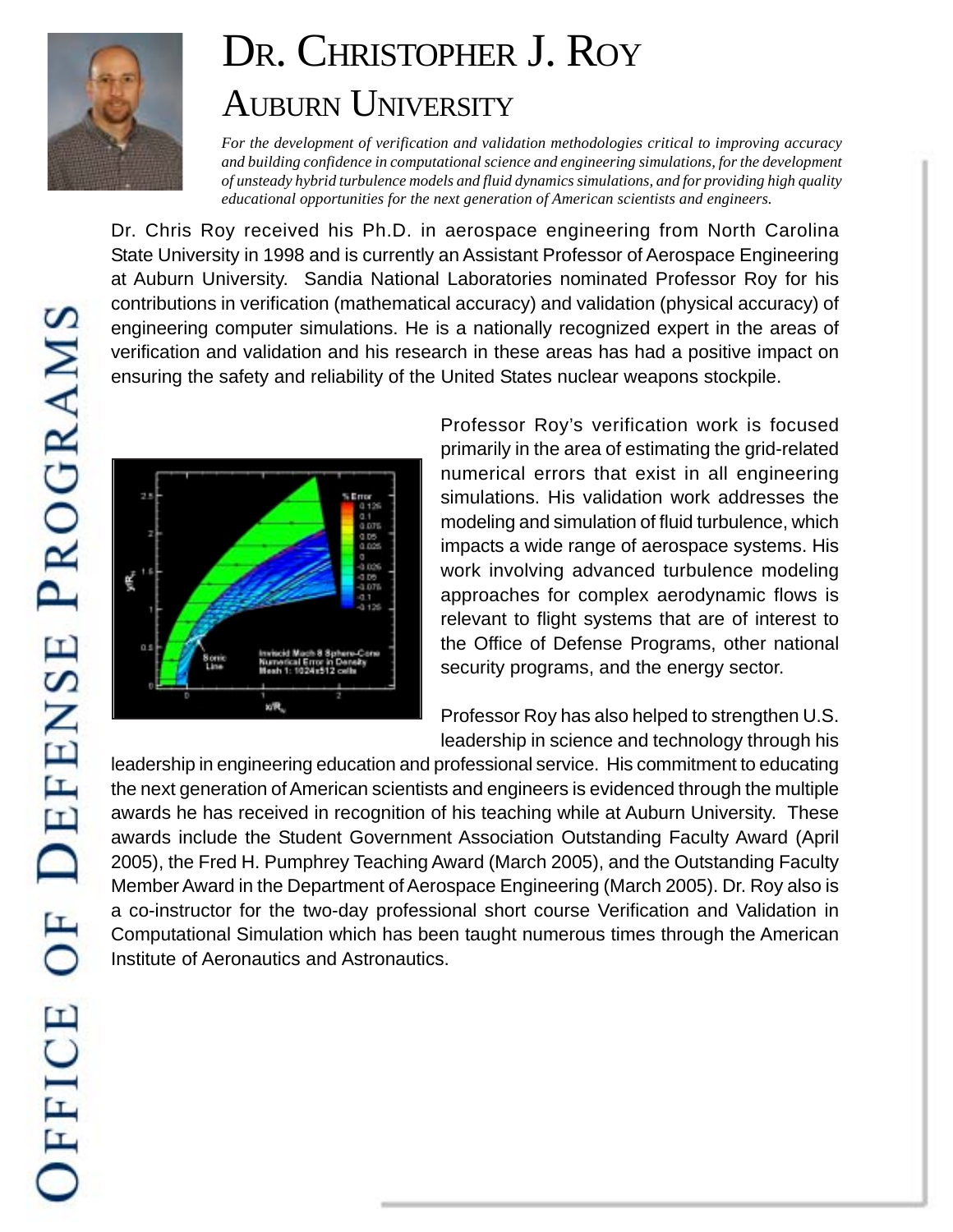## DR. WENDELIN JANE WRIGHT STANFORD UNIVERSITY

*For research into the deformation and failure of metals and polymers under dynamic loading using high-speed and spatially-resolved infrared measurements of temperature, and for guidance and leadership to fellow researchers with an exceptional ability to communicate difficult technical concepts to colleagues and students.*

Dr. Wendelin Wright was nominated by Lawrence Livermore National Laboratory for her research into the dynamic deformation and failure of materials using high-speed and spatially-resolved infrared measurements of temperature. Her work is providing fundamental understanding of deformation and fracture in metals and polymers under dynamic loading which is directly relevant to the Stockpile Stewardship Program. Other DOE Office of Defense Programs applications include machining and safety aspects of explosives and other hazardous material, verification of existing material models, and contributions to the development of new material models.

> Wendelin Wright completed her Ph.D. in Materials Science and Engineering at Stanford University in 2003. For her dissertation, "Shear Band Processes in Bulk Metallic Glasses," Professor Wright investigated the mechanical behavior of amorphous metals to study atomic scale and microscopic deformation mechanisms. Her work provided early experimental evidence that localized heating is not the primary cause of flow localization in metallic glasses. Her specific interest in characterizing mechanical behavior led her to complete her Ph.D. with a minor in mechanical

engineering. Her other research interests focus on studying microscale deformation using nanoindentation techniques.

While in graduate school, Professor Wright held several fellowships, including a Stanford Graduate fellowship, a NSF Graduate Research fellowship, and for her final year of study, a fellowship from the American Association of University Women. As a graduate student, she was actively involved in teaching in the Materials Science department. In 2003, she was presented with the Walter J. Gores Award for excellence in teaching, Stanford University's highest teaching honor. She completed a post–doctoral term at Lawrence Livermore National Laboratory and returned to Stanford University as an Acting Assistant Professor of Materials Science and Engineering in 2005. In September 2006, Professor Wright will assume an appointment as the Clare Booth Luce Assistant Professor of Mechanical Engineering at Santa Clara University.



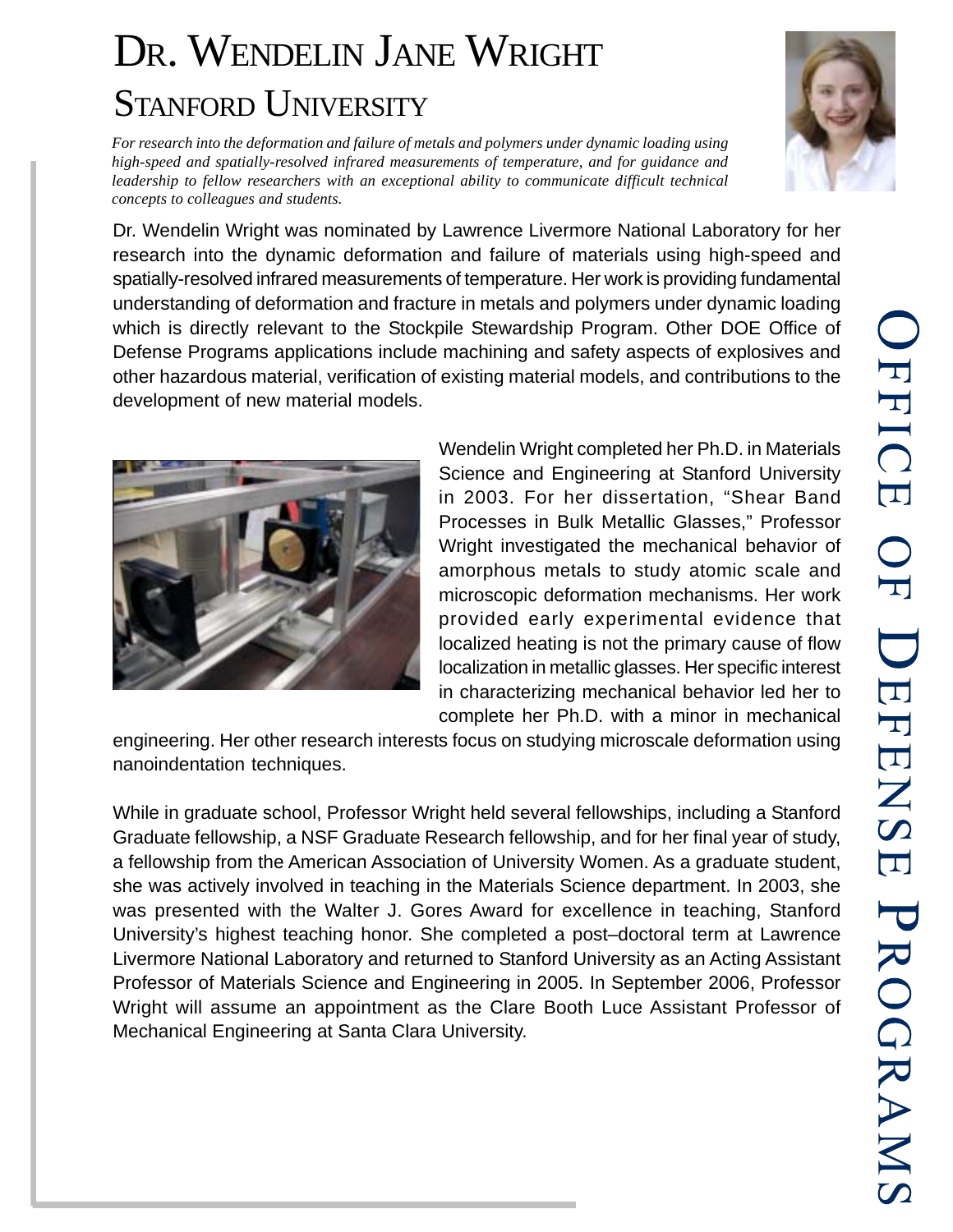

#### DR. MICHAEL A. ZINGALE STATE UNIVERSITY OF NEW YORK AT STONY BROOK

*For advancing the detailed simulation of turbulent combustion and demonstrating parallel, multiphysics methods used in national security-related applications, for pioneering collaborations with fellow researchers, and for training students in computational astrophysics.*

Dr. Michael Zingale is an Assistant Professor in the Department of Physics and Astronomy at SUNY Stony Brook. He was nominated for this award by Lawrence Livermore National Laboratory for his key role as a developer of the 3-D astrophysical code FLASH, its application to neutron star X-ray bursts, and his subsequent pioneering of detailed 2- and 3-D hydrodynamics simulations that are illuminating how thermonuclear flames drive cosmologically important Type Ia Supernova explosions. His contributions to the FLASH project played an important role in the successful FLASH simulations of 3-D cellular detonations, winning the University of Chicago team a Gordon Bell prize in 2000. Professor Zingale's work contributes to NNSA/Defense Programs in many ways, including the



demonstration of new parallel multi-physics methods useful to NNSA lab code development and advancing the detailed simulation of turbulent combustion producing results of direct interest to NNSA programs.

Presently, he is working on developing new algorithms for the efficient simulation of Type Ia supernovae, in collaboration with scientists at Lawrence Berkeley Laboratory. In support of this work, he received an Outstanding Junior Investigator award from the DOE Office of Nuclear Physics. Professor Zingale is also interested in working with DOE scientists on validation of

simulation codes to laboratory experiments. This is an essential step in building confidence in simulation capability and a key part of DOE's Defense Programs mission.

In addition to his excellent work in computational astrophysics, Dr. Zingale has contributed to teaching and the popularization of astrophysical discoveries. For his work in these areas, he was awarded the Gregor Wentzel and Carl Sagan Prizes. In the classroom, he recently taught a graduate seminar on computational hydrodynamics. This type of education provides students with the tools needed to perform simulations of astrophysical phenomenon as well as introduces them to the techniques utilized in simulations of importance to the Office of Defense Programs.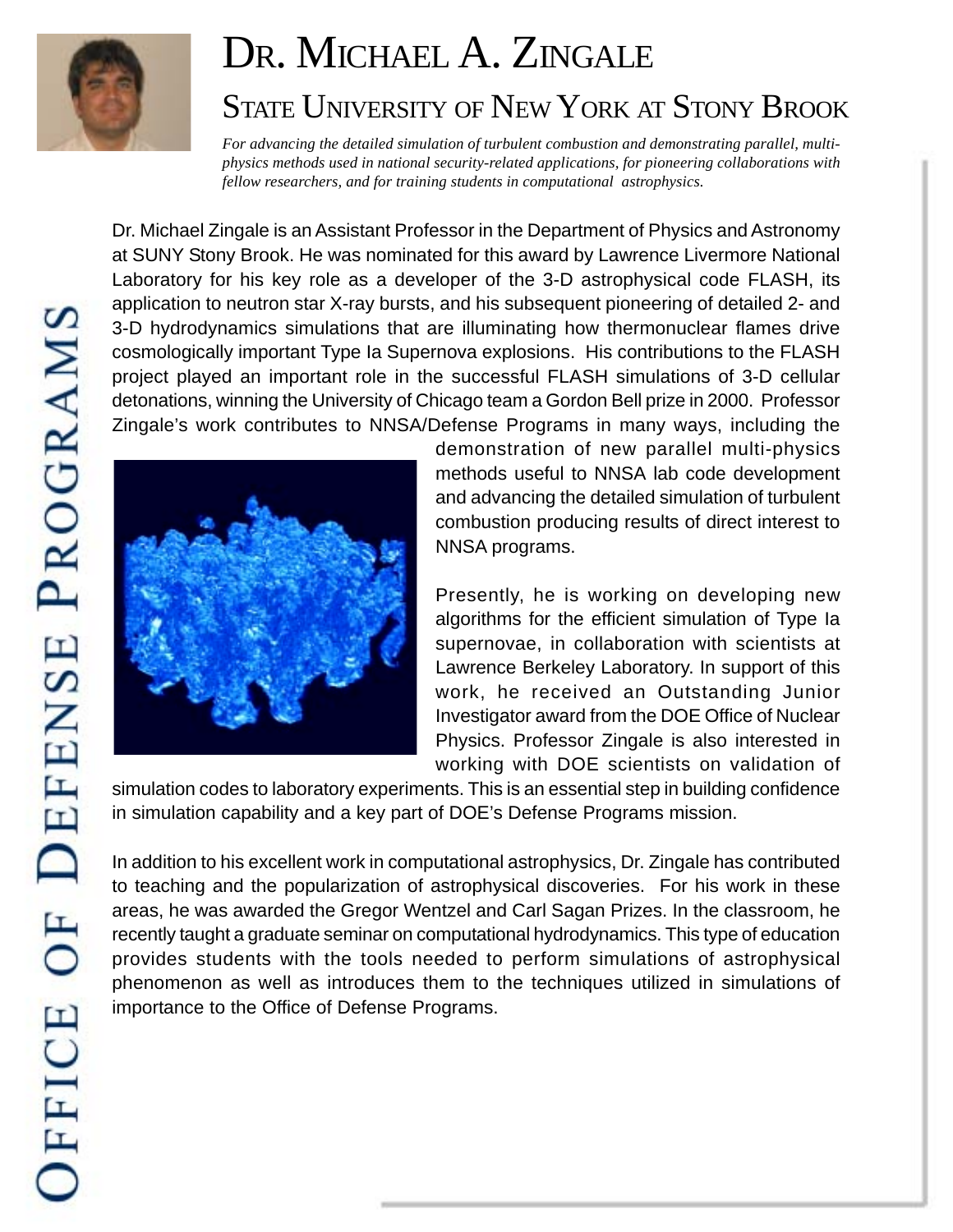#### **The Presidential Early Career Award for Scientists and Engineers (PECASE)**

In 1996, the National Science and Technology Council (NSTC) was commissioned to create an award to recognize and honor outstanding scientists and engineers at the outset of their independent research careers. The NSTC was established to coordinate the multiagency science and technology policy-making process, and to implement and integrate the President's science and technology policy agenda across the federal government.

The Presidential Early Career Award for Scientists and Engineers (PECASE) embodies the high priority placed by the government on maintaining the leadership position of the United States in science by producing outstanding scientists and engineers and nurturing their continued development. The Awards identify a cadre of outstanding scientists and engineers who will broadly advance science and the missions important to the participating agencies.

The PECASE Awards are intended to recognize some of the finest scientists and engineers who, while early in their research careers, show exceptional potential for leadership at the frontiers of scientific knowledge during the twenty-first century. The Awards foster innovative and far-reaching developments in science and technology, increase awareness of careers in science and engineering, give recognition to the scientific missions of participating agencies, enhance connections between fundamental research and national goals, and highlight the importance of science and technology for the nation's future.

The PECASE Awards are the highest honor bestowed by the U.S. government on outstanding scientists and engineers beginning their independent careers. The awards are conferred annually at the White House following recommendations from participating agencies. To be eligible for a PECASE Award, an individual must be a U.S. citizen, national or permanent resident. Each PECASE Award will be of five years duration. Individuals can receive only one PECASE award in their careers.

The agencies participating in the PECASE Awards program are: Department of Agriculture Department of Commerce Department of Defense Department of Energy Department of Health and Human Services: National Institutes of Health Department of Veterans Affairs National Aeronautics and Space Administration National Science Foundation